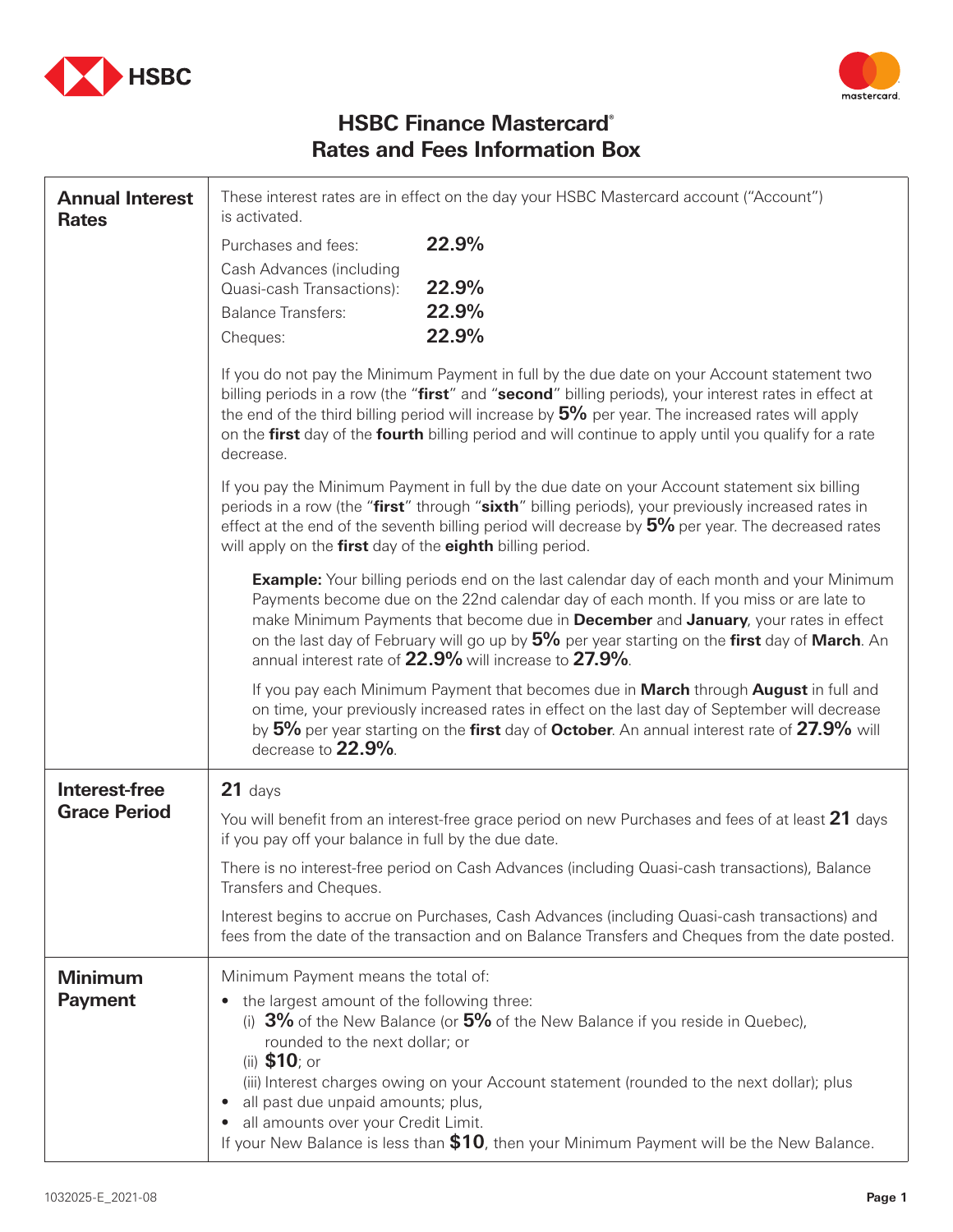| Foreign<br><b>Currency</b><br><b>Conversion</b> | 2.5%<br>When you make or return Transactions in foreign currency, we bill or credit you in Canadian<br>dollars. We convert the Transaction amount to Canadian dollars using a conversion rate that<br>is 2.5% above the exchange rate determined by Mastercard that is in effect on the date the<br>Transaction is posted to your Account. This rate may be different from the rate in effect on the<br>date you made the Transaction.                                                                                   |  |
|-------------------------------------------------|--------------------------------------------------------------------------------------------------------------------------------------------------------------------------------------------------------------------------------------------------------------------------------------------------------------------------------------------------------------------------------------------------------------------------------------------------------------------------------------------------------------------------|--|
| <b>Annual Fees</b>                              | \$59                                                                                                                                                                                                                                                                                                                                                                                                                                                                                                                     |  |
|                                                 | To be charged upon enrolment and annually on your anniversary date.                                                                                                                                                                                                                                                                                                                                                                                                                                                      |  |
| <b>Other Fees</b>                               | To be charged on the date of the transaction:                                                                                                                                                                                                                                                                                                                                                                                                                                                                            |  |
|                                                 | Cash Advance fees (do not apply in Quebec):<br>$\bullet$                                                                                                                                                                                                                                                                                                                                                                                                                                                                 |  |
|                                                 | • Automated Teller Machine (ATM) displaying the Mastercard or Cirrus° symbol – ATM in<br>Canada – $$2$ ; ATM outside Canada – $$4$                                                                                                                                                                                                                                                                                                                                                                                       |  |
|                                                 | Over-the-Counter (in Branch) at a Mastercard Financial Institution – In Canada – $$3$ ;<br>$\bullet$<br>Outside Canada - \$5                                                                                                                                                                                                                                                                                                                                                                                             |  |
|                                                 | Wire transfers, travelers cheques, foreign currency, money orders, payment of an existing<br>$\bullet$<br>debt, bets, lottery tickets and casino gaming chips (referred to as quasi-cash transactions;<br>fees do not apply in Quebec): $$4$                                                                                                                                                                                                                                                                             |  |
|                                                 | To be charged on the date the transaction is posted:                                                                                                                                                                                                                                                                                                                                                                                                                                                                     |  |
|                                                 | Charge for dishonoured payment or dishonoured Cheque (does not apply in Quebec): \$25<br>$\bullet$                                                                                                                                                                                                                                                                                                                                                                                                                       |  |
|                                                 | Cheque fee - for Cheques written to a merchant outside Canada<br>$\bullet$<br>(does not apply in Quebec): $$5$                                                                                                                                                                                                                                                                                                                                                                                                           |  |
|                                                 | Extra copy of your monthly statement or sales slip: \$0<br>$\bullet$                                                                                                                                                                                                                                                                                                                                                                                                                                                     |  |
|                                                 | Promotional Offer Balance Transfer fee (does not apply in Quebec): Up to 5% of the Balance<br>$\bullet$<br>Transfer amount. We charge this fee when we offer a promotional interest rate on Balance<br>Transfers for a specified period which is lower than the annual interest rate that applies to<br>Balance Transfers to your Account. We may waive or lower this 5% fee at the time the<br>promotional interest rate offer is made to you. We do not charge Balance Transfer fees<br>outside of promotional offers. |  |
|                                                 | Rush card or PIN replacement fee: for courier delivery within Canada: \$25<br>$\bullet$                                                                                                                                                                                                                                                                                                                                                                                                                                  |  |
|                                                 | To be charged on the statement date:                                                                                                                                                                                                                                                                                                                                                                                                                                                                                     |  |
|                                                 | Over credit limit fee (does not apply in Quebec) – if your balance exceeds your assigned<br>$\bullet$<br>credit limit during the statement period: \$29                                                                                                                                                                                                                                                                                                                                                                  |  |

We may change the interest rates and fees from time to time. Please read the Cardholder Agreement for more information.